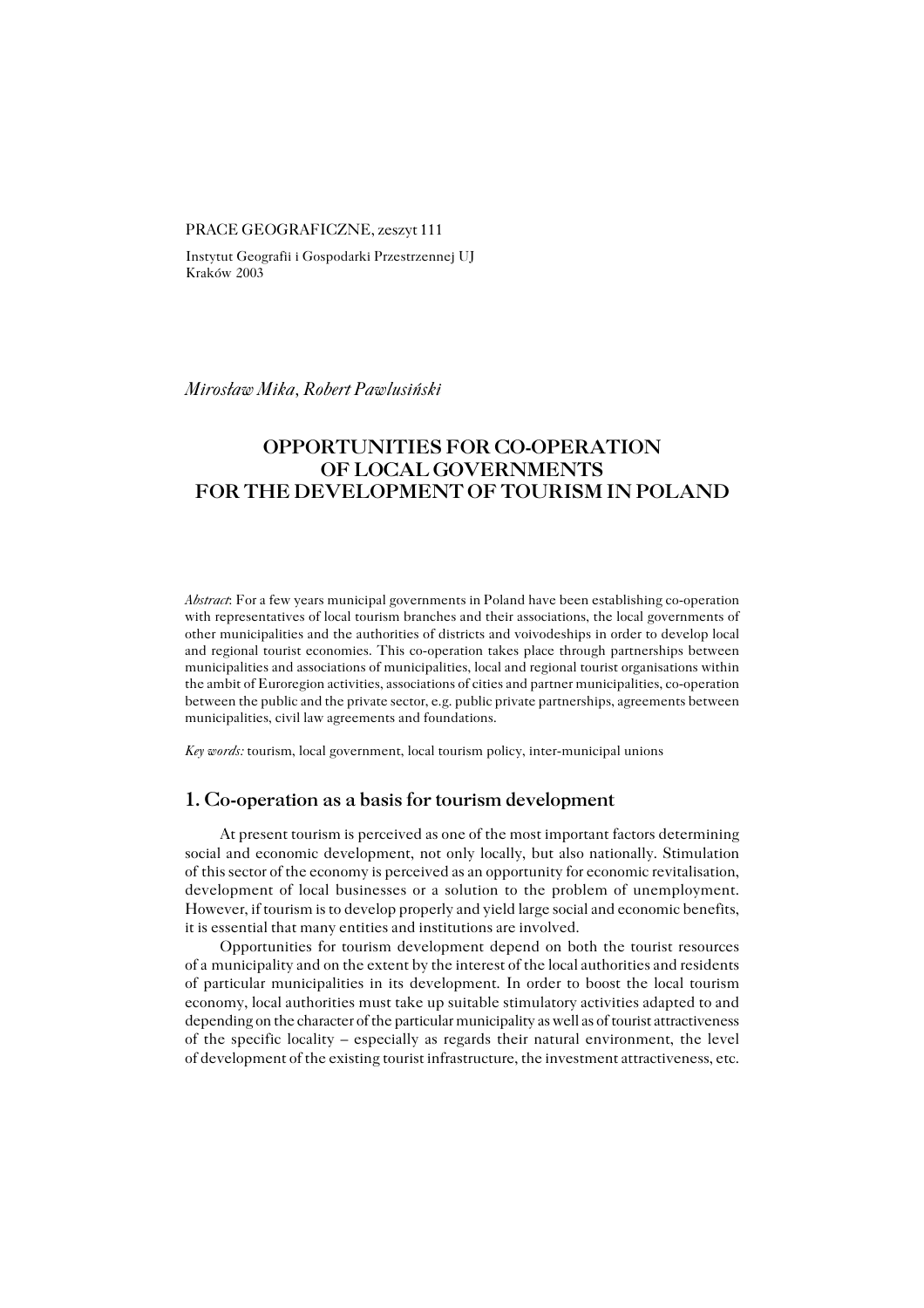The special role of local government in the tourist activisation of municipalities stems not only from the nature of local government as such – the real host of the locality, whose mission is to stimulate social and economic development aimed at satisfying the needs of residents, but also from the legal obligations of the municipality, which cover issues connected with the social and technical infrastructure, physical planning and development, environmental protection and public safety.

Activities of local authorities aiming to develop tourism in their municipalities comprise:

– modifying bylaws to the needs of tourism development,

- creating a local tourist product,
- creating local organisational structures for the development of tourism in a municipality,
- promoting ideas for tourism development in the municipality among residents and fostering a correct attitude among the local people towards tourists,
- creating a favourable climate for the inflow of tourism investments,
- tourist promotion of the municipality,
- stimulation of the development of a tourist infrastructure in the municipality,

– development of a social and technical (municipal) infrastructure.

Often, individual municipalities do not have sufficient finances to engage with the abovementioned tasks. On the other hand, the tourist offer presented by a municipality must meet the ever growing expectations of tourists – e.g. with respect to the quality ofservices, tourist attractions, communications, accommodation and catering. The creation of an effective tourist product and the development of tourism in a town, municipality or region depends on the creation of a structured and properly functioning system of tourist organisations at local and regional level (Rapacz 1999). It is necessary to establish organisational structures that can act as a co−ordinator for the activities of particular operators in the tourist sector. In municipalities where this kind of attitude is absent and where no concrete action on the part of local authorities is taken, the development of tourism is practically impossible.

Organisation of tourism at local level can be formed on two levels:

- horizontal, involving the co−operation of business operators in the tourist sector, in a particular town (municipality, district, region) with the bodies of a territorial government and other organisations or individuals interested in the development of tourism,
- vertical, consisting in the integration and co−operation of entrepreneurs acting in the tourism field (e.g. in the form of organising efficient local oversight), as well as local governments creating e.g. associations whose scope of activities covers districts, regions or the whole country.

Currently, the establishment of co−operation of certain municipal authorities with the representatives of the local tourism branch, their associations and local government authorities of other municipalities, as well as district and voivodeship government, can be observed in Poland. Co−operation between a number of municipalities offers opportunities for a more effective use of fairly limited finances and for a more effective fulfilment of tasks, especially when they extend beyond the area of one municipality. Involvement of tourism entrepreneurs in this co−operation makes it possible to create an organisation characterised by high effectiveness in tourism development, taking into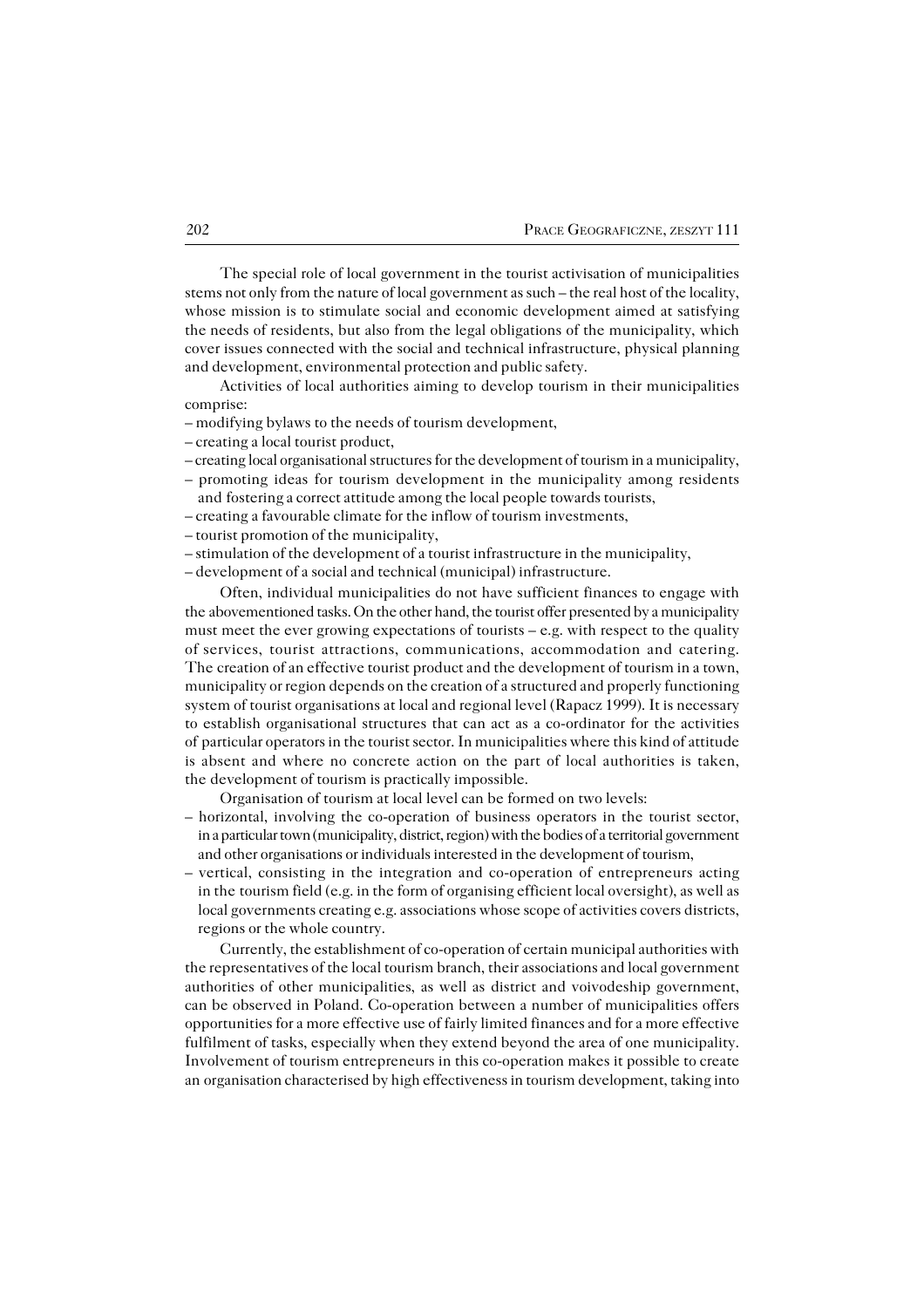account tourists' needs, the expectations of the entrepreneurs and residents, on whose behalf the local government bodies act (Rapacz 1999).

## **2. Forms and scope of co−operation between local governments aimed at tourism development.**

Co−operation in tourism development can take place both in the form of informal agreements between municipalities, and in the form of institutions, such as inter−municipal unions, local and regional tourist organisations. Tourism also appears as one of the objectives for the co−operation in Euroregions and also forming part of twinning programmes and partnerships of towns and municipalities. Co-operation between the public and private tourism development sectors may take the form of public private partnerships, various types of agreements between municipalities, civil law agreements and foundations (Tab.1).

| Forms                 | Organisational              | Scope         | Scope of activities       |  |
|-----------------------|-----------------------------|---------------|---------------------------|--|
| of co-operation       | and legal forms             | of influence  |                           |  |
| Inter-municipal       | inter-municipal             | local.        | creation of legal and     |  |
| tourist associations  | unions, associations        | regional,     | financial conditions for  |  |
|                       |                             | national.     | tourism development       |  |
|                       |                             | international | in the area of associated |  |
|                       |                             |               | municipalities            |  |
| Euroregions           | cross-border co-operation   | international | preparation of developm   |  |
|                       | agreements between          |               | ent projects for selected |  |
|                       | local government            |               | sections of the tourism   |  |
|                       | authorities or associations |               | sector and obtaining      |  |
|                       |                             |               | financial sources from    |  |
|                       |                             |               | EU funds                  |  |
| Partnerships          | agreements concerning       | international | tourism practiced during  |  |
| and twinnings         | co-operation between        |               | co-operation              |  |
|                       | cities and towns            |               | (e.g. mutualexchanges)    |  |
| Local and regional    | associations,               | local,        | connecting the structures |  |
| tourist organisations | commercial companies        | regional      | of a local government     |  |
|                       |                             |               | with an efficient local   |  |
|                       |                             |               | oversight of the tourism  |  |
|                       |                             |               | branch                    |  |
| Local and regional    | Act on Foundations,         | local.        | supporting various forms  |  |
| development           | commercial companies        | regional,     | oftourism activities      |  |
| foundations           |                             | national      |                           |  |
| and agencies          |                             |               |                           |  |
| Public-private        | civil law agreement         | local,        | tourism investments       |  |
| partnership           |                             | regional      |                           |  |
| Other forms           | agreement between           | local,        | wide range of activities  |  |
| of co-operation       | municipalities,             | regional      |                           |  |
|                       | civil law agreements        |               |                           |  |

| Tab. 1. Forms of local government co-operation in the area of tourism economy |  |
|-------------------------------------------------------------------------------|--|
|                                                                               |  |

Source: own data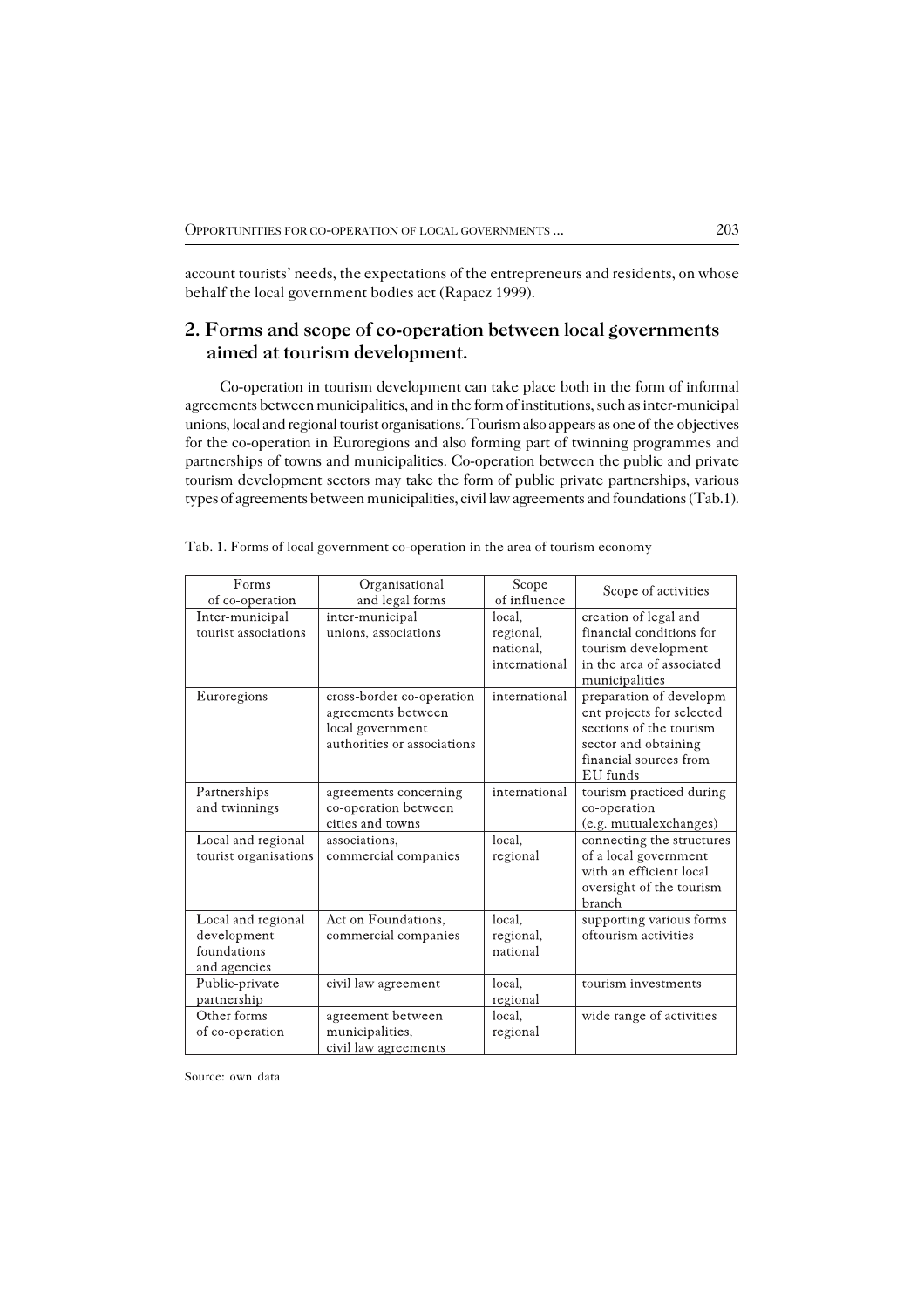#### **2.1. Inter−municipal unions**

Inter−municipal unions are examples of an exceptionally well developed form ofco−operation between local governments. These organisations are established *inter alia* in order to (Kornak, Rapacz 2001):

- create conditions for tourism development by associated municipalities through taking into consideration their specific character in the municipality development plans,
- integrate municipalities through creating unified conditions for operating in tourism, recreation, sport, leisure, treatment at health resorts and environmental protection,
- create and implement tourism and health resort treatment development programmes consistent with the general priorities of development,
- enrich the cultural attractions of towns and municipalities, which constitutes an important element of the local (regional) tourism product,
- develop a system of presenting tourist attractions and the promotion of tourism in a town or a municipality and an efficient system of information and booking of services in tourism at municipality, district or region level,
- engage in activities aimed at the development of tourism and para−tourist infrastructure,
- organise a system for monitoring tourism and for the registration of tourism facilities as an essential element of working out programmes (strategies) for tourism development at municipalities or regions level,
- co−operate with other municipalities, unions, central administration bodies and institutions specialising in the development and promotion of tourism.

Legal bases for the creation of inter−municipal unions have been laid down in theAct on Municipal and Commune Self−Government of 8 March 1990 and subsequent amendments<sup>1</sup>. Municipalities, in accordance with the regulations of this Act canparticipate in inter−municipal unions (commune unions) and associations of municipalities<sup>2</sup>. Both inter-municipal unions and associations of municipalities at the moment of their registration receive the status of a legal entity, which allows them to represent the involved municipalities outside  $-$  e.g. while applying for budgetary support and establishing co−operation with other inter−municipal unions.

In the co−operation between municipalities aiming at the development of tourism both organisational and legal forms are used. However, inter−municipal unions are created especially by municipalities located in the same area (geographical or cultural). In thecase of associations of municipalities various ways of co−operation can be seen: based not

<sup>1</sup> Journal of Laws No 13, item 74

<sup>2</sup> Inter−municipal unions can be established in order to carry out public tasks together and its responsibilities are to be designed within the scope determined in Article 7 Paragraph 1 of the Act on Municipal and Commune Self−Government. Associations of municipalities are created in order to support the idea of territorial government and to defend common interest. The difference between an inter−municipal union and an association of municipalities consists in the fact that thelatter are not summoned to carry out the function of public administration, especially they cannot create authority powers. Neither are they a corporation of public law, however, they can beused to implement the principle of co−operation between the units of local government in forms laid down in the statute and in the Act on Associations (Leoński 2001).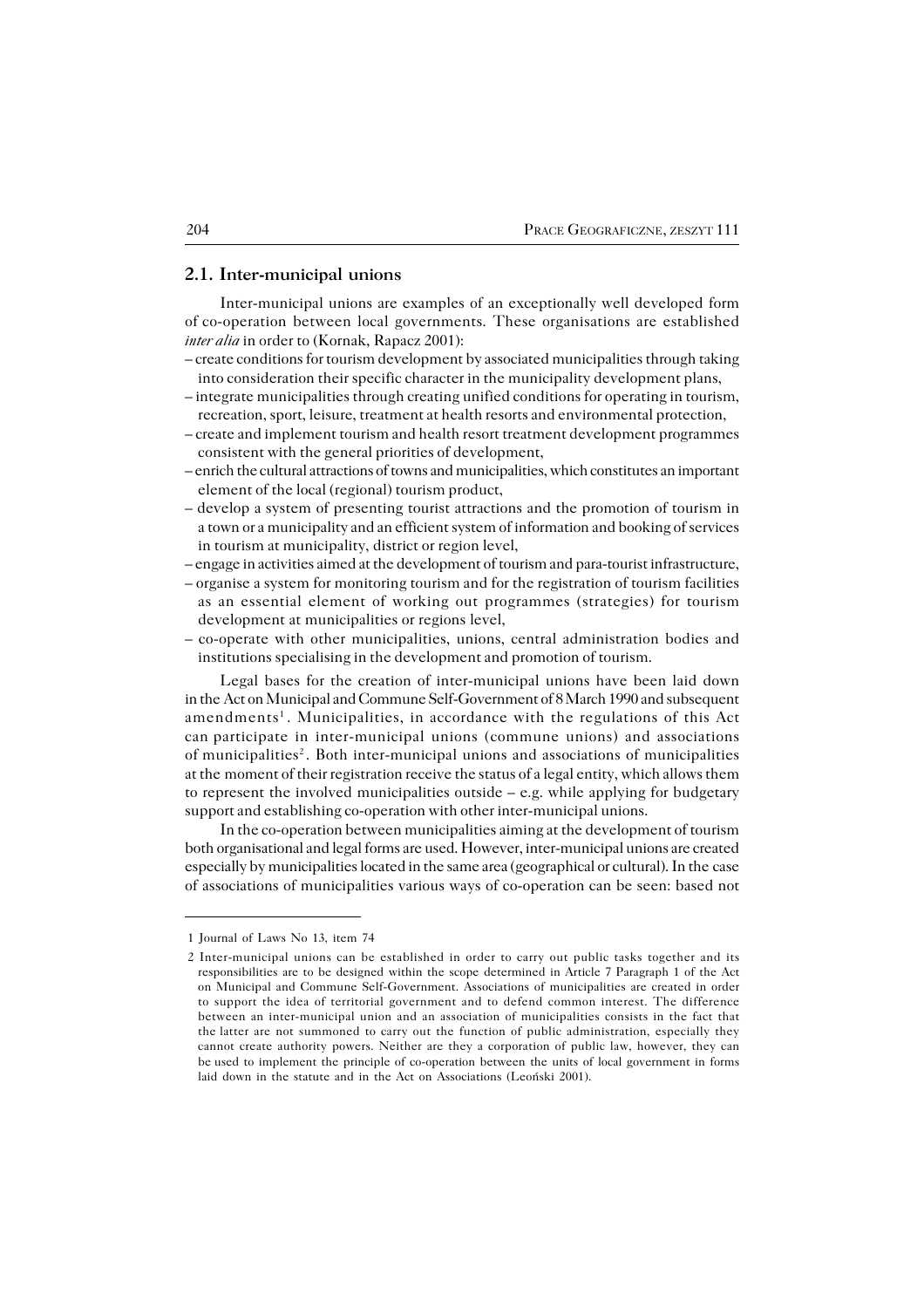only on the regional criterion (e.g. The Union of the Jura Region Municipalities (*Związek Gmin Jurajskich*), The Association of the Babia Góra Region Municipalities (*Stowarzyszenie Gmin Babiogórskich*)), but also the shared features criterion (e.g. Association of Spa Municipalities of the Republic of Poland (*Stowarzyszenie Gmin Uzdrowiskowych RP*), Association of Municipalities "Polish Gothic Castles (*Stowarzyszenie Gmin "Polskie Zamki Gotyckie"*).

Currently there are 49 associations registered as inter−municipal unions in Poland, their statutory objectives being tourism development. They comprise more than 330 municipalities. This form of co−operation has been developing among Polish local governments since the early 1990s. The first tourist inter−municipal unions were established as early as 1991 (The Union of Brzozów Municipalities (*Związek Gmin Brzozowskich*), The Inter−Municipal Union of Jastarnia−Władysławowo Municipalities (*Komunalny Związek Gmin Jastarnia−Władysławowo*), The Tourist Union of theŚwiętokrzyski Region Municipalities (*Turystyczny Związek Gmin Świętokrzyskich*), The Union of Krajna Municipalities (*Związek Gmin Krajna*), The Union of The Wolin Island Municipalities (*Związek Gmin Wyspy Wolin*). A fairly large number of municipalities associations were established between 1996−1998 (17 new associations) and new associations are constantly being set up (only 2000 saw the registration of 10 new inter−municipal unions operating in the tourism branch).

It happens very rarely that a union deals with tourism exclusively. Both in the case of associations of municipalities and inter−municipal unions, municipalities laid down a wide range of activities for this type of entity. Apart from tourism, their tasks comprise environmental protection, the development of the social and technical infrastructure or other issues connected with economic development.

The following are the inter−municipal unions operating primarily in tourism:

- the Inter−Municipal Union "The Tourist Six Consortium" (*Konsorcjum Turystyczna Szóstka*) – established in 1992 by six municipalities from the western part of Kotlina Kłodzka: Duszniki Zdrój, Kudowa Zdrój, Lewin Kłodzki, Polanica Zdrój, Radków and Szczytna,
- the Association of the Jura Region Municipalities (*Związek Gmin Jurajskich*), consisting of municipalities from the Kraków–Częstochowa Highland (*Wyżyna Krakowsko −Częstochowska*), established in 1991 by 15 municipalities as a voluntary association set up with the objective to develop, present and make use of the natural richness and beauty of nature, landscape and culture of the Kraków–Częstochowa Highland and toadvance the integration as well as the economic and cultural development of the participating municipalities,
- the Union of the Warmia–Mazury Region Municipalities registered as an inter −municipal union in 1992; at present it consists of more than 50 municipalities from the Warmińsko−Mazurskie voivodeship.

The overall objective of the established unions is to carry out common public activities in the area of (Pawlusiński 2002):

– promotion and development of tourism in municipalities, by means of various publications and advertising materials, promotional campaigns in the media and participation in national and international tourism fairs,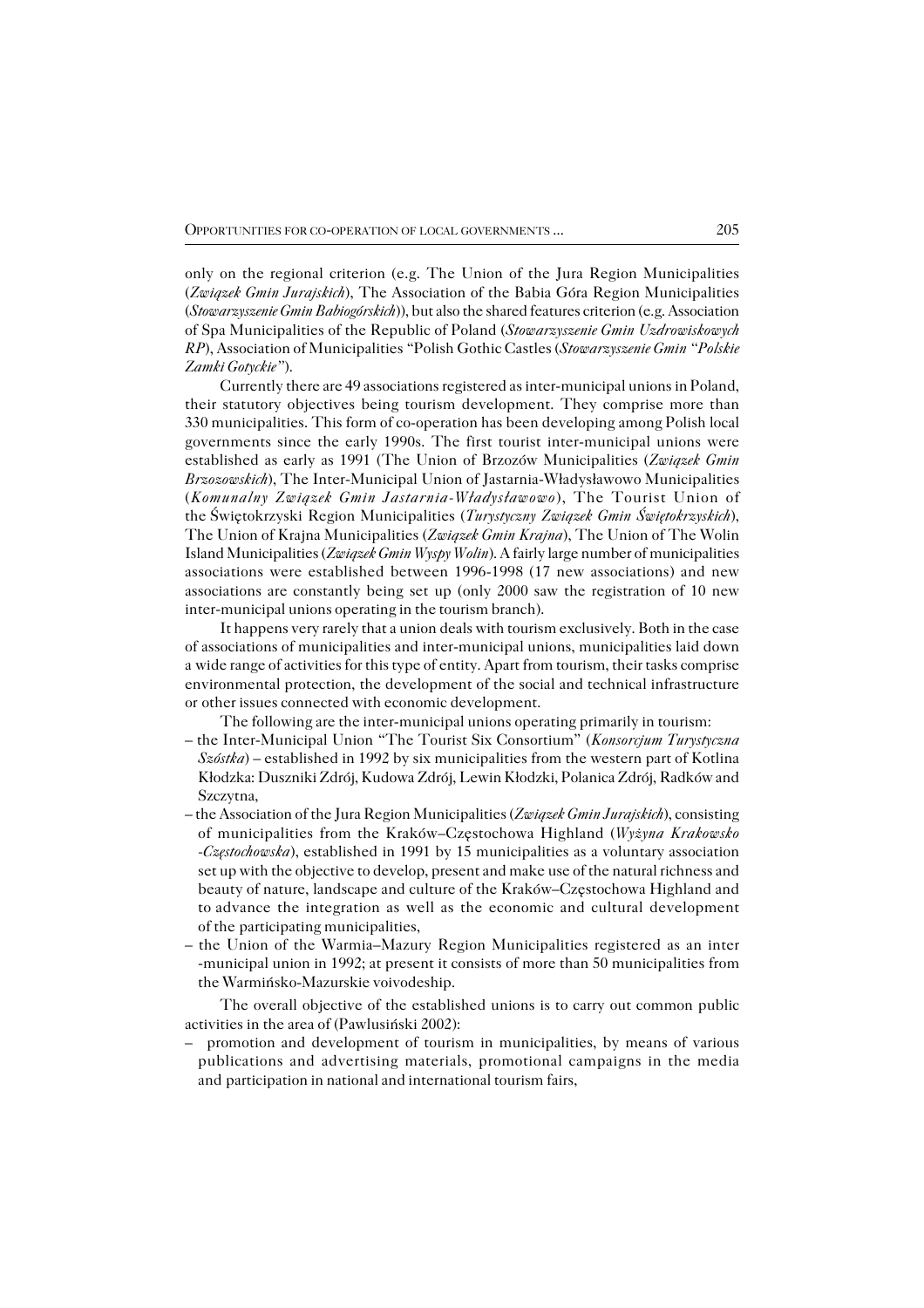– improvement of the condition of the environment,

- publication of informational and promotional materials, presenting the richness of the tourist attraction and recreational facilities for tourists,
- training and professional courses in tourism activities at schools,
- conducting research and expert reports on tourism development,
- collection and processing data necessary to manage tourism development,
- development of tourism in rural areas, especially agro−tourism,
- organisation of tourist, cultural, sport and recreational events,
- help in establishing contacts with national and foreign partners considering investing in tourism in the region,
- design and popularisation of buildings harmonised with the local landscape,
- pursuit of cultural and economic integration of municipalities,
- co−operation and exchange of experience on the part played by local government,

– consulting development plans of municipalities.

Unions have also established co−operation with other entities acting for the development of tourism in their regions, e.g. with the administrative bodies of National and Landscape Parks (e.g. the Ojców National Park, the Stołowe Mountains National Park) and Agricultural Advisory Centres, mainly in order to develop tourism in rural areas (e.g. agro-tourism) in the areas of member municipalities.

The Association of Municipalities "Polish Gothic Castles" (*Stowarzyszenie Gmin "Polskie Zamki Gotyckie"*) is an interesting example of co−operation between municipalities. It was established by the following eleven municipalities from North−East Poland: Brodnica, Bytów, Kętrzyn, Kwidzyn, Lidzbark Warmiński, Malbork, Nidzica, Olsztyn, Ostróda, Ryn and Szum. Its main objectives comprise:

- co−operation between municipalities in which Gothic castles are situated in order to promote Medieval architectural monuments,
- mapping out a tourist route covering all the Gothic castles,
- promotion of the group of Gothic castles and other Polish buildings as high quality tourist attractions,
- collecting and presenting tourist information about the municipalities which are members of the association,
- establishing co−operation with national and foreign tourist agencies and disseminators of tourist information,
- stimulation and use of local initiatives in the area of tourism and the aspects of life connected with tourism,
- increasing tourist flow in the member municipalities.

National institutions are also interested in tourism. They include the Association of Spa Municipalities of the Republic of Poland (*Stowarzyszenie Gmin Uzdrowiskowych RP*) which is an organisation in which more than 30 spa municipalities from all over Poland participate, the Association of Polish Cities (*Związek Miast Polskich*) within whose structure the Tourism Commission operates, and the Association of Rural Municipalities of the Republic of Poland (*Stowarzyszenie Gmin Wiejskich RP*). These entities can contribute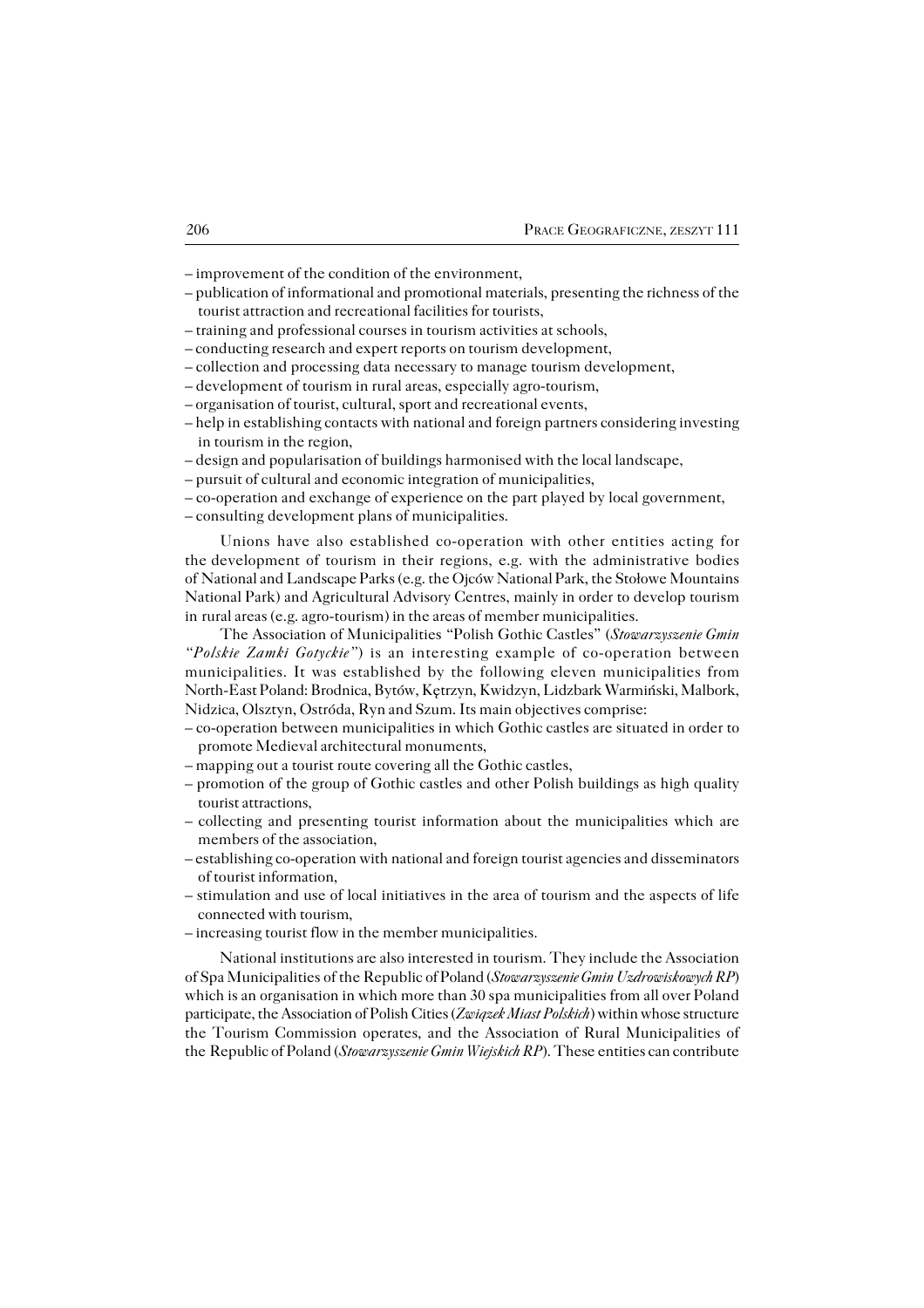to the development of tourism not only at local level, but by means of lobbying they can also influence central government activities as far as establishing conditions for the development of local and regional tourism economy are concerned.

The issue of tourism development is also raised in many macro regional unions co−operating for the social and economic development of their regions. The following entities are examples of this type of organisation: The Association of Municipalities and Districts of Małopolska (*Stowarzyszenie Gmin i Powiatów Małopolski*), The Association of Municipalities and Districts of Wielkopolska (*Stowarzyszenie Gmin i Powiatów Wielkopolski*) and The Association of Municipalities of the Lublin Region (*Stowarzyszenie Gmin Lubelszczyzny*).

The co-operation between municipalities has produced effects in many cases, both in adapting areas of the municipality to the demands of tourism and in the intensification of tourist flow. However, it should be emphasised that the institutions created so far are merely subservient to the municipalities. The sheer fact of belonging to a union does not guarantee the development of tourism in the area of the municipality. Even the most effective union (as an entity) is not able to activate tourism if its actions are met with passivity or resistance on the part of the local communities.

### **2.2. Local and Regional Tourist Organisations**

A new form of co−operation of local governments in tourism development are Local and Regional Tourist Organisations. The idea behind their creation is connected with a change in the structure of management in the Polish tourism sector and with the establishing of the Polish Tourist Organisation.

Local Tourist Organisations offer a forum for the co−operation of territorial governments (municipality and district governments), representatives of local tourism branches and any other persons and institutions interested in tourism development. They are especially created in areas attractive to tourists (at the level of a municipality or district), and their regional partners are Regional Tourist Organisations established atthe level of voivodeships. Interested municipal governments can co−operate within the two organisations.

The main tasks of Local Tourist Organisations are (Wójcik, Gołkowski 2001):

- integration of the local community, mainly the units of the territorial government and the tourist branch;
- creation and development of a tourist product using local tourist attractions;
- promotion of local tourist products and attractions;
- collection and updating of information on tourist attractions and products, maintaining and running local tourist information points.

So far only a dozen or so Local Tourist Organisations have been established inPoland (among others in Augustów, Gdańsk, Iława, Kołobrzeg, Kraków, Krynica, Suwałki, Tarnowskie Góry and Wałbrzych). However, many of the currently functioning inter−municipal unions are turning into Local Tourist Organisations. This concerns especially those unions whose activities primarily focus on the development of tourism. Establishing such an organisation brings many benefits, e.g.: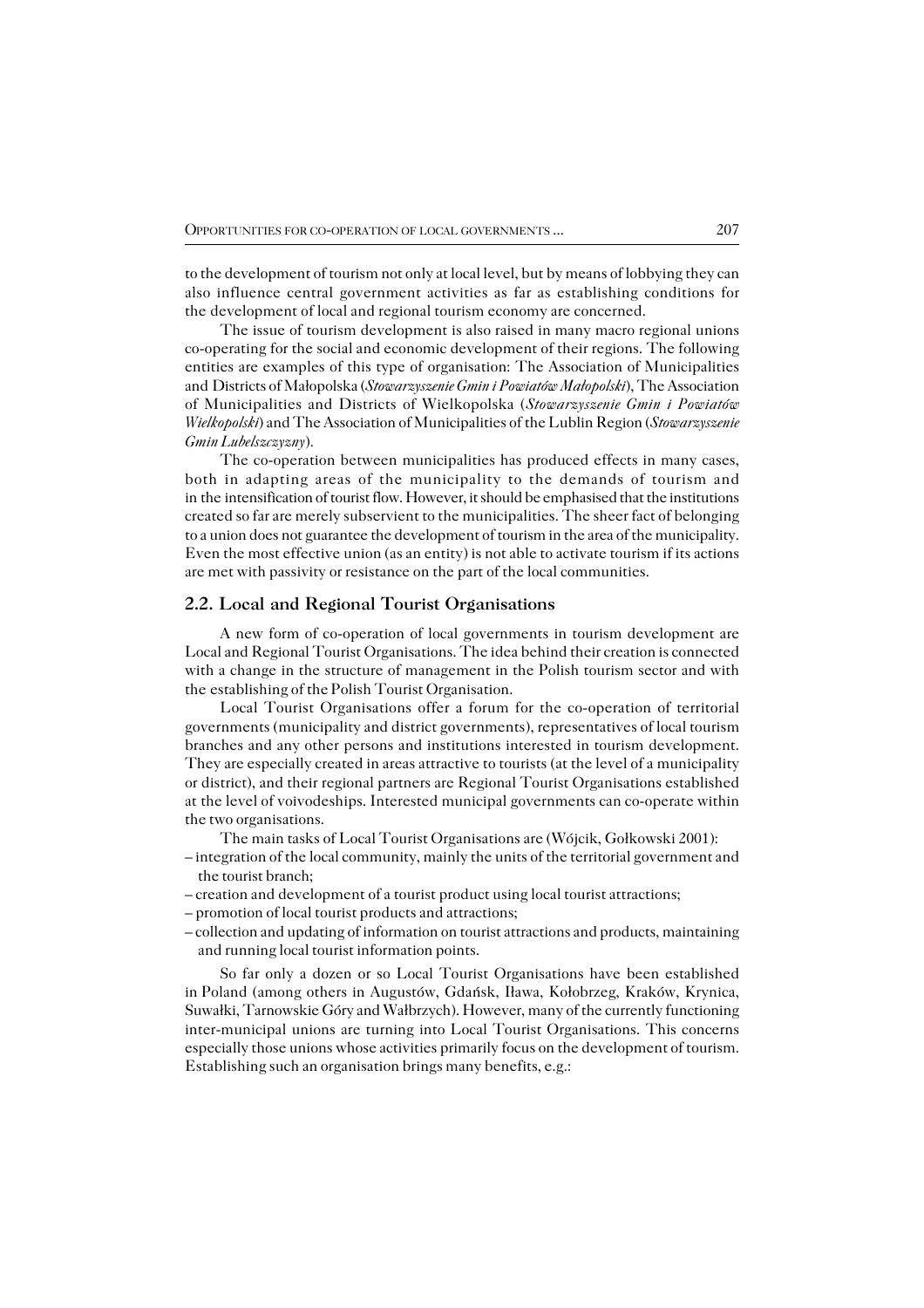- it makes it possible to bring within one forum people interested in tourism development (the status of such an organisation cannot contain other objectives than these connected with tourism, which ensures the clarity of its activity profile),
- it creates an opportunity for participation in a national (through RTOs) and international system of promotion, through the Polish Tourist Organisation. Local Tourist Organisations can e.g. promote their regions during Regional Tourist Organisations' Fairs, which reduces the costs of participating,
- Local Tourist Organisations registered as associations can apply for European Union subsidies,
- co−financing of the organisation by the territorial government and the local tourist branch gives bigger opportunities to spend these funds effectively.

According to Wójcik and Gołkowski (2001) the process of creating the new structures (Local Tourist Organisations) should be completed within the next seven years.

### **2.3. Euroregions<sup>3</sup>**

Among other forms of co−operation between local governments special attention should be devoted to Euroregions. These are institutions of co−operation of two or more units representing regions of at least two states. Each of them is established on the basis of the domestic law of its country. Euroregions can be formed by local government corporations (i.e. single governments or inter−municipal unions) or local authorities. They conclude agreements concerning cross−border co−operation. The idea of Euroregions constitutes an essential element of the process of the European integration.

Euroregions are created on the basis of the following the European Acts ratified by Poland: the European Outline Convention on Transfrontier Co−operation (Madrid Charter), the European Charter of Territorial Self−Government and the European Convention on Frontier and Transfrontier Regions.

In Poland there are two organisational and legal models of Euroregional structures functioning: the so−called local government model – in which the Euroregion is made up of inter−municipal unions which are registered as associations, and the so−called administrative and local government model, where inter−regional unions with the participation of local authorities, voivodeship and central governments are established.

At present there are almost 950 Polish municipalities<sup>4</sup> operating in the border areas of Poland that participate in 14 Euroregional structures. Their scope of activities isfairly broad, including tourism−oriented tasks. Many of the developmental projects ofthe local tourism sector commissioned by Euroregions receive considerable financial support in the form of non−repayable EU grants (*inter alia* by the INTERREG II

<sup>3</sup> More information on the functioning of Euroregions can be found in : *Euroregions in the New Division of Poland* (*Euroregiony w nowym podziale terytorialnym Polski*), 1999, Central Statistical Office, Warszawa−Wrocław; Żurawski K. (red.), 1998, *Panorama of Euroregions* (*Panorama euroregionów*), Statistical Office, Jelenia Góra.

<sup>4</sup> Proclamation of the Minister of Internal Affairs and Administration on the list of the territorial government units which became members of international associations of local and regional communities (Journal of Laws No 35, item 569).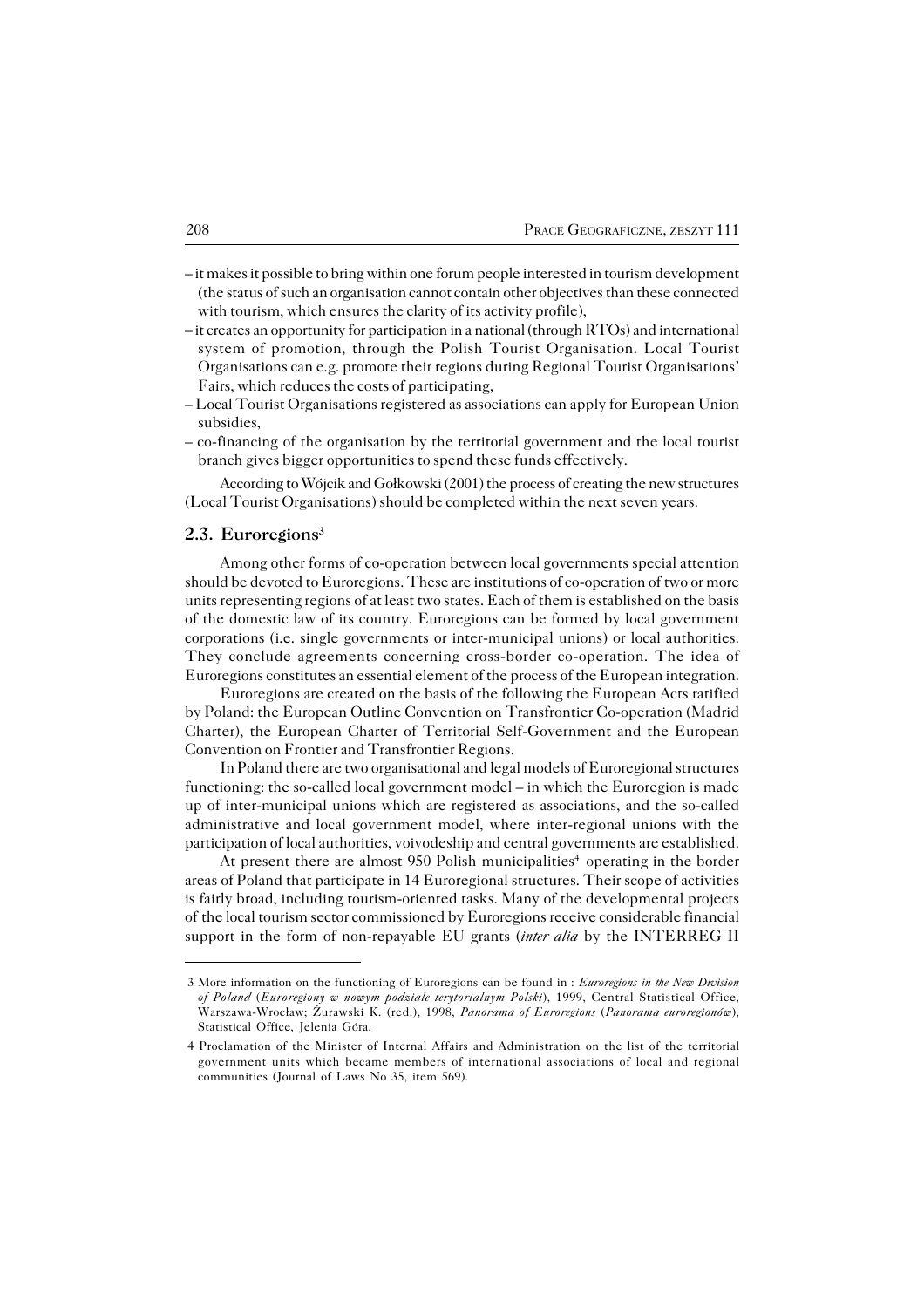andPHARE CROSSBORDER programmes) that can amount up to 75% of their cost. They concern, among others:

- the development of tourist and para−tourist infrastructure (creating tourist routes, information points, border crossings and waste−water treatment plants);
- tourism promotion (financing participation in fairs and the publication of promotional materials);
- information and distribution of tourist services (support for the establishment of integrated systems of information and distribution);
- drawing up plans for the development of tourism and local tourist products;
- organisation of cultural, leisure and sport events, etc.

#### **2.4. Partnership and twinning of towns and municipalities**

The idea of establishing direct and permanent relations between towns and municipalities originated in Europe shortly after the end of World War II (Porawski 1998). The first international communities of towns and cities were supposed to be anattempt to respond to the need to overcome mutual prejudices and the ignorance ofsocieties in various countries. Currently over 10 thousand municipalities within theEuropean Union are involved in this form of co−operation (Furmankiewicz 2001).

In Poland the co−operation between partner and twin towns and municipalities has been developing since the beginning of the 1950s. At the beginning it was rather limited, both geographically (the only contacts advocated were those within the Communist block), and in the respect of co−operation. It has only been since the early 1990s that aconsiderable growth in its dynamic can be observed, which probably results from the political transformation. Municipalities have gained much autonomy. It allows anunconstrained selection of partners for co−operation for them.

According to the survey of the Association of Polish Cities (1998), the authorities' involvement in the establishment of relations with foreign municipalities is fairly high. For example, out of 340 municipalities subject to research up to 1994, over 50% had established relations with foreign partners. In the majority of cases the relations were formal, i.e. accomplished on the basis of a concluded agreement.

The extent of twinning and partnership co−operation between municipalities isfairly wide (Fig. 1). It can involve education, culture and sport as well as the transfer of experience and innovations in the field of municipal management (Furmankiewicz 2001). One should not forget about the great importance of promotional activities in this kind of co−operation. Exchanges of cultural groups, school youth and entrepreneurs offer opportunities for the promotion of a town (rural municipality) in other parts of Europe (the World), which can result in the growing popularity of journeys between residents of co-operating municipalities of typically tourist character.

Partnership co−operation can result not only in a tourist exchange of residents. When looking for a foreign partner, many municipalities attempt to find partners with similar cultural and environmental characteristics, economic functions or size and wealth. Polish tourist municipalities are trying to establish co-operation with their foreign counterparts. Thanks to these relations they have the possibility to imitate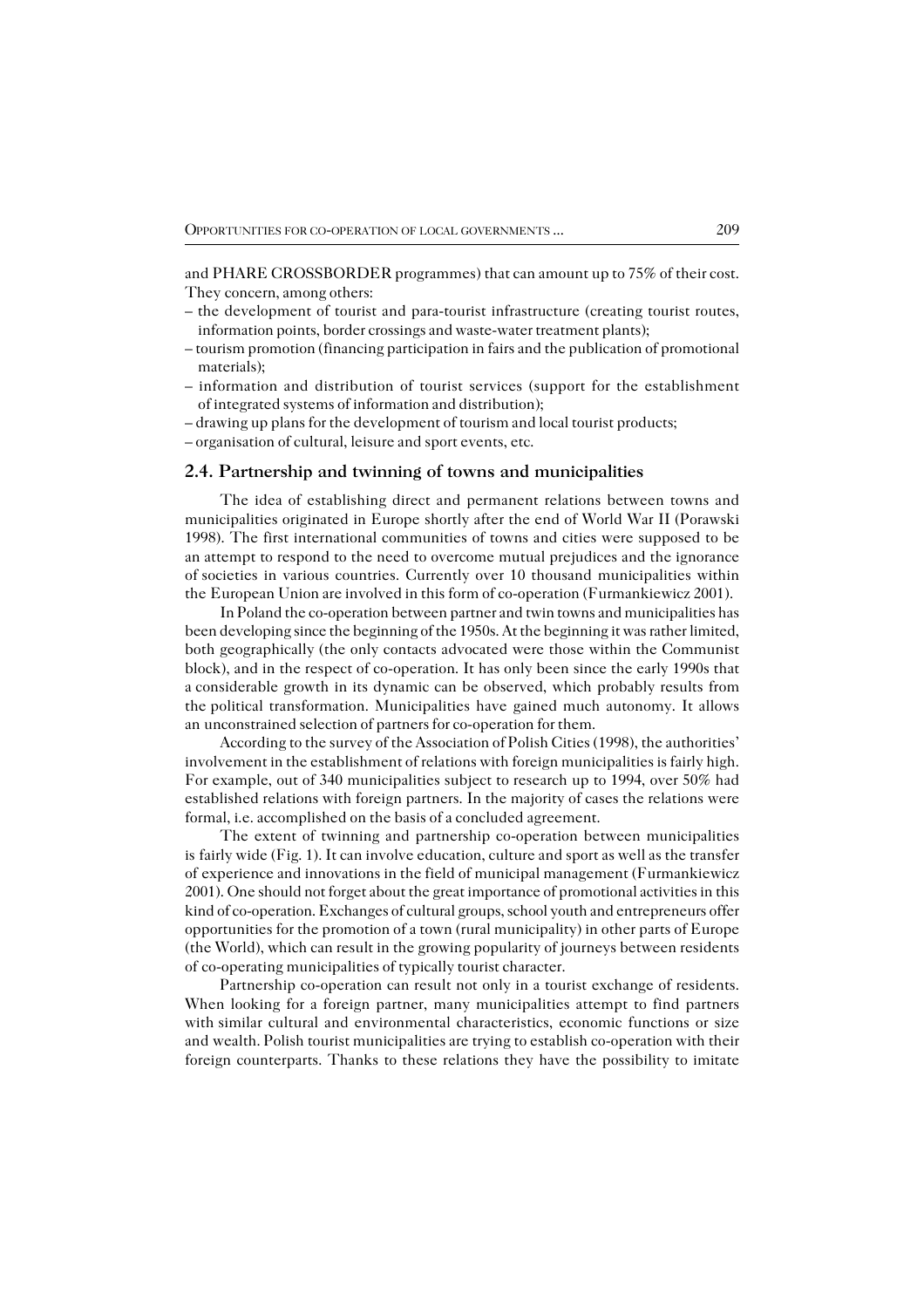

1 – culture, 2 – youth exchange, 3 – sport, tourism, recreation, 4 – functioning of the local government administration,  $5 -$  education,  $6 -$  municipal management,  $7 -$  environmental protection.

Fig. 1. Tasks most often undertaken by Polish municipalities in international co−operation (answers in %)

*Source*: Kręc A., 1998

solutions and discuss problems of a similar character, etc. the Ogrodzieniec municipality from the Kraków−Częstochowa Highland (*Wyżyna Krakowsko−Częstochowska*), that established contacts with, among others, Spiski Podhrad, is an example of such co−operation. The two towns have been linked by a historic element – the ruins of Medieval castles, in both cases being the basic tourist attraction of the municipalities.

This form of co-operation also provides municipalities with an opportunity to apply for external funds within the Twin Municipalities programme, financed by the EU. The aim of the programme is to support the exchange of people and ideas in specific projects, organised in partnerships with the foreign municipality. Towns, cities and municipalities located at a distance of more than 250 km apart can participate in the programme. Grants amounting to 15 thousand euro allow 75% of the costs of a nonprofit enterprise to be covered. The remainder must be assigned by municipalities from their own resources.

## **2.5. Foundations and agencies for local and regional development**

Institutions and organisations for local development, including tourism development, form an important group of entities acting for local development. These are: agencies and foundations for local development, agencies and foundations for local initiatives, as well as incubators and enterprise clubs. They function according to the principle of market competition and are set up to resolve particular problems at local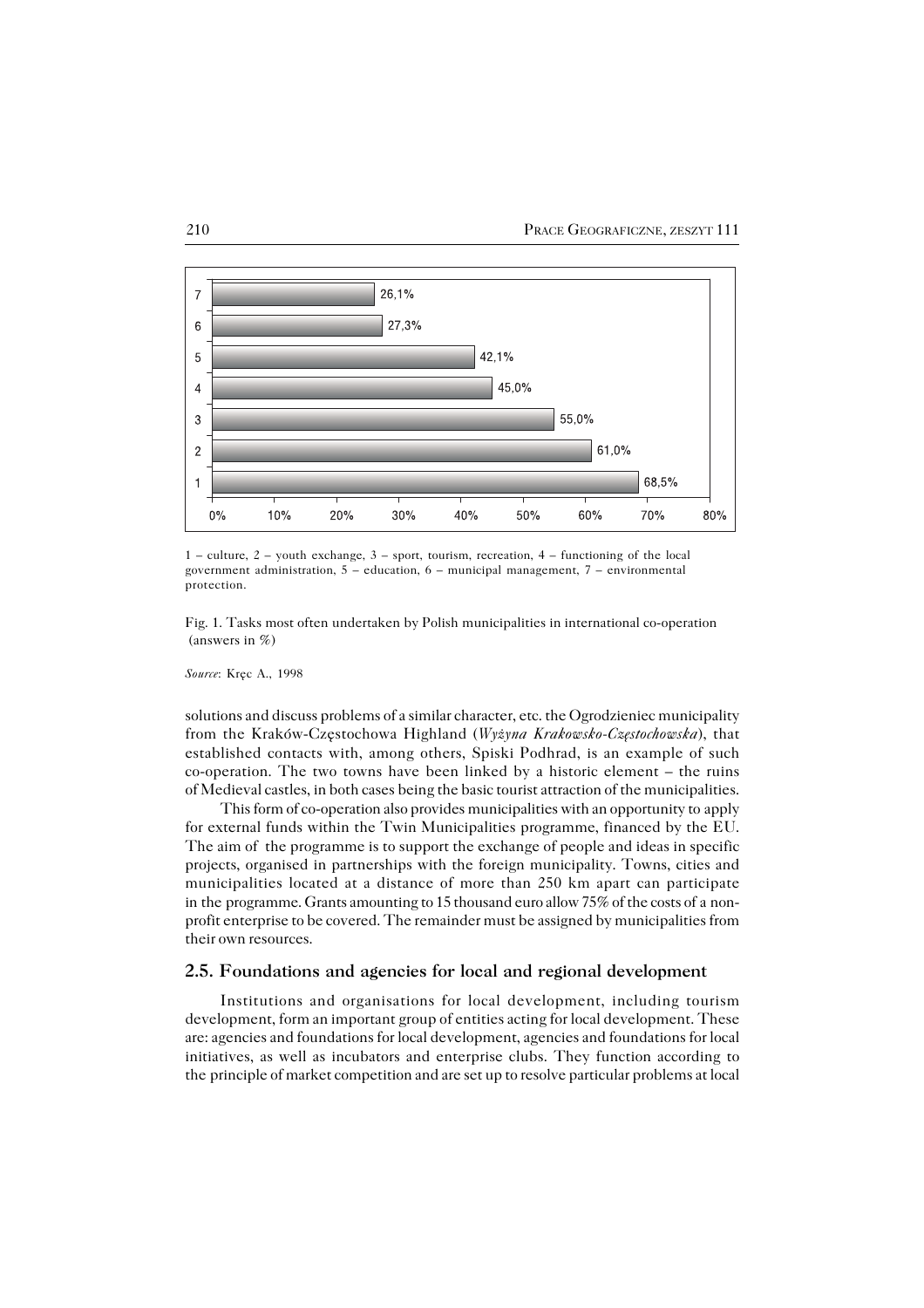and regional level. In many cases they have been established by territorial governments of different levels (Kudłacz 1999).

The advantage of this type of structure is that it reduces the influence of political factors on the developmental policy. The role played by local government bodies and the directions of their activities will always be subject to changes in elected individuals, which manifests in tendencies to subordinate their actions to political priorities. Therefore transferring the management of the currently implemented developmental strategy to a specialized organisation ensures its accomplishment (Kudłacz 1999).

- The basic functions of the agencies include (Margol, Konieczny 2002):
- creation of economic development through preparing and implementing restructuring programmes for the whole local economic setup and individual entities,
- fighting unemployment, supporting employment,
- harmonisation of social and economic development, production and the environment,
- acting for social integration, communication, harmony and partner co−operation of communities for local development,

Actions taken by agencies and aimed at economic development, also through tourism, include:

- support for small and medium enterprises through help in creating and supporting social and technical, informational as well as advisory infrastructures,
- capital support for market entities (guarantee funds, financial guarantees, capital shares),
- organisation of consulting services in law, accounting and marketing,
- creation of databases and the bringing together of business entities,
- monitoring economic processes,
- promotion of investment offers, the attractive features of the area, regional products and services,

The scope of responsibilities of many of the developmental agencies and foundations operating in Poland is closely linked to the development of tourism. Asan example one can name the Kraków Agency for Tourism Development *(Krakowska Agencja Rozwoju Turystyki*), functioning until recently, established as a joint stock company of the Municipality of Kraków, the Kraków Region Development Agency *(Agencja Rozwoju Regionu Krakowskiego*), the Polish Agency for Tourism Development (*Polska Agencja Rozwoju Turystyki*), the Kraków Chamber of Tourism (*Krakowska Izba Turystyki*) and other economic organisations. The main objectives of the agency included (Napiórkowska−Gluza, Szumlicz 1999):

- designing a tourist logo for the city,
- creation of local tourist products (designing theme routes and forms of their commercialisation, initiating marketing research, the transfer of know−how, improving the professional skills of tourist staff),
- designing an outline for tourist promotion and its management,
- creation and management of a tourist informational network.

One of the most important accomplishments of KART was the designing of theWooden Architecture Route in Małopolska, which has become one of the flagship products of the Małopolskie and Podkarpackie voivodeships.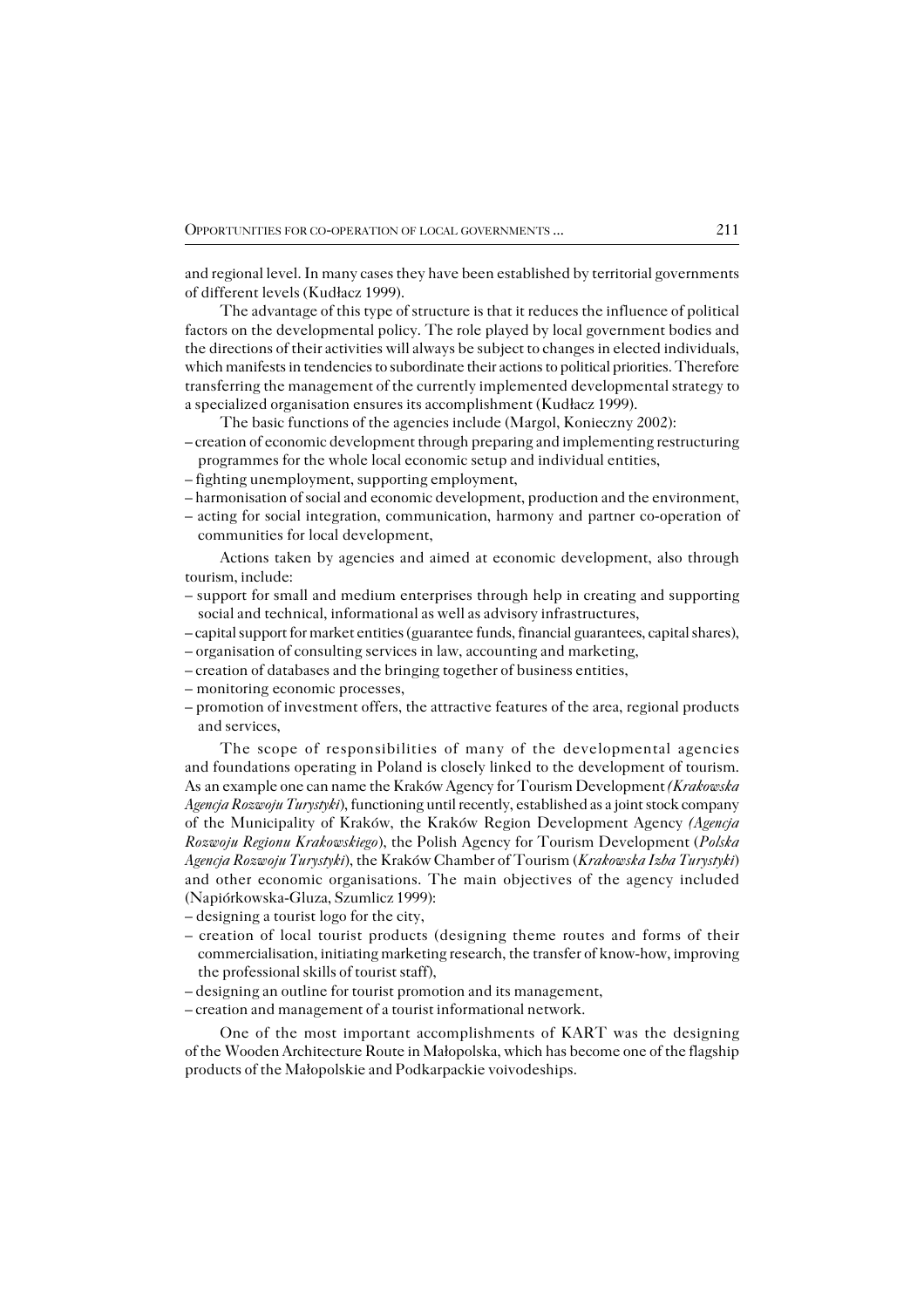#### **2.6. Public Private Partnership**

Public Private Partnership is understood as a formal linking of a public and a private entity as a result of which, tasks that are traditionally or legally assigned to the public sectors are carried out by private means. The parties to the agreement (municipal government and a private entrepreneur) pay a certain contribution and they expect certain profit levels. For the public entity such profits are: an increase in the number ofjobs, a rise in budgetary income, the improvement of the residents' living conditions. The idea of Public Private Partnership (PPP) mirrors the way the public authorities act – they are ready to undertake intellectual and organisational effort in order to accomplish projects that would bring about the development of the public sphere – together with private entities and with the acceptance of the commercial objectives of the latter.

The basic feature of the PPP contract is that it is carried out according to a long term notary and civil law agreement concluded between a public and private entity. Both parties to the agreement negotiate their rights and obligations freely, within the binding legislation. Another inalienable characteristic of PPP, that makes the Partnership differ particularly from other forms of co-operation between these sectors, is risk sharing. It is only possible by way of a free design of the agreement between the two parties – in the Partnership the local government is totally free from the investment expenditures and financial risks connected with them.

One of the biggest investments planned, in Warsaw, carried out in compliance with the Public Private Partnership principles, is the "Bielany Europark". According to the plans and the offer presented, a recreational and sports complex with commercial facilities and a hotel will be constructed by the end of 2003 in the area of the Warsaw municipality adjacent to the Bielański Forest (*Las Bielański*). Recreation will be themain function of the complex. The municipality's non−financial contribution in the partnership will be land, whereas the private investor will bring in cash as well as the design and the financing of the investment. The municipality's involvement, because of its minority character, gives it the role of a passive partner.

This sphere of activity is accompanied with considerable risk. Therefore the transfer of this risk onto private capital is advantageous from the point of view of the municipality. A private investor, investing his own money, is able to assess and bear the risk and thus the responsibility. It also gives the investor a better preparation for the future maintenance of the complex and the management of finances. The local government is neither established nor prepared to carry out business activities. These matters are left to the partner that, being financially involved, will be oriented towards the effects of its work.

Public Private Partnership can be expected to become an effective tool for stimulating investments in tourism, which are necessary for the growth of their tourist attractiveness, competitiveness and the attraction of tourist flow. If governments oftourist municipalities want to secure the residents' interest, they should make the undertaking of business activities based on the PPP principle as available as is possible.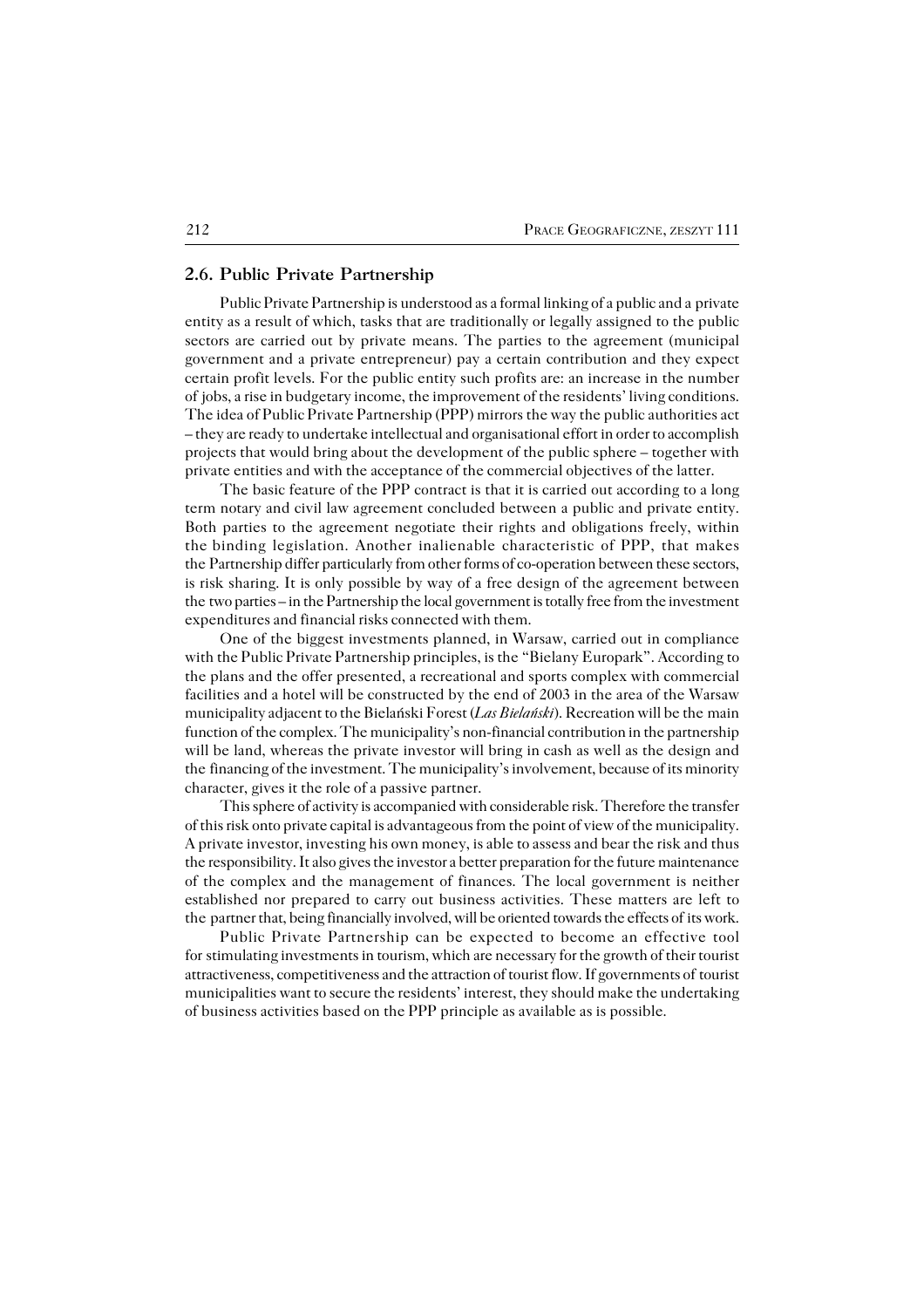#### **3. Summary**

At present, in the light of the legislation binding in Poland, there are many possibilities for local governments to act for the development of tourism in municipalities. However, the matter of will and of the possibility of taking such decisions bythegovernments constitutes a major problem. Ignorance and the lack of qualified administrative staff, or even resistance to the idea of tourism development often create obstacles for the development of the local tourist market. Another serious barrier is the lack of awareness among the residents concerning the material benefits coming from tourist activity as well as ways of making profits. The inhabitants of some places are still disinclined to offer accommodation for tourists in their own houses.

Nowadays, in the era of economic transformation, tourism has become the only chance for many municipalities to stimulate local business activity and to improve the residents' living conditions. The key role of the municipal administration acting inthe social interest is creating developmental conditions for this field through the introduction of organisational and legal simplifications for entrepreneurs and obtaining social acceptance and consent, with the residents' full participation. Summoning a specialist to operate within the local government structure – the local tourism manager – who would be responsible for the management of the local tourism and especially for outlining its strategic objectives and the promotion of the local tourist product can lead to the creation of conditions for proper tourist and recreational activities in municipalities.

#### **References**

*Euroregiony w nowym podziale terytorialnym Polski*, 1999, GUS, Warszawa–Wrocław.

- Furmankiewicz M., 2001, *Zróżnicowanie regionalne związków partnerskich polskich samorządów lokalnych,* [w:] I. Łęcka (red.), *Geografia różnorodności – różnorodność w geografii,* Inst. Krajów Rozwijających Się, Wydz. Geogr. i Stud. Region., Uniw. Warszawski, Warszawa.
- Kornak A., Rapacz A., 2001*, Zarządzanie turystyką i jej podmiotami w miejscowości i regionie*, Wyd. AE Wrocław.
- Kręc A., 1998, *Współpraca zagraniczna miast i gmin polskich w świetle badań ankietowych,* [w:] A. Brzozowska (red.), *Związki bliźniacze. Współpraca międzynarodowa samorządów lokalnych*, Związek Miast Polskich, Poznań.
- Kudłacz T., 1999, *Programowanie rozwoju regionalnego*, Wyd. Naukowe PWN, Warszawa.
- Leoński Z., 2001, *Samorząd terytorialny w RP*, Podręczniki Prawnicze, Wyd. C.H. Beck, Warszawa.
- *Obwieszczenie Ministra Spraw Wewnętrznych i Administracji w sprawie wykazu jednostek samorządu terytorialnego, które zostały członkami międzynarodowych zrzeszeń społeczności lokalnych i regionalnych* (Dz. U. Nr 35, poz. 569).
- Parysek J., 1997, *Podstawy gospodarki lokalnej*, Wyd. Naukowe UAM, Poznań.
- Pawlusiński R., 2003, *Rozwój turystyki jako cel współpracy samorządów lokalnych,* [w:] I. Byliński, D. Sawaryrz (red.), *Turystyka czynnikiem integracji międzynarodowej*, WSIZ, Rzeszów.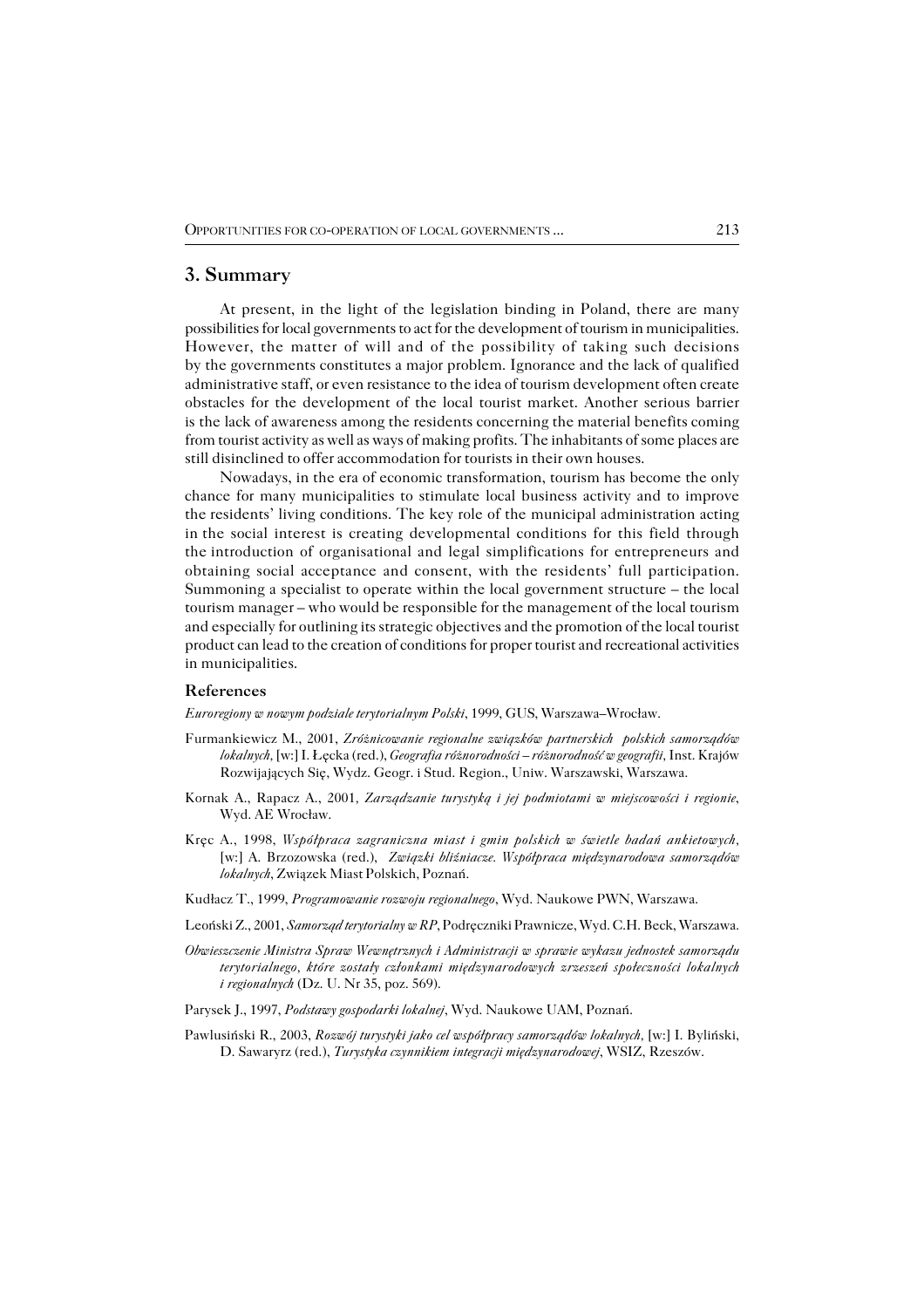- Porawski A., 1998, *Miasta partnerskie*, [w:] A. Brzozowska (red.), Z*wiązki bliźniacze. Współpraca międzynarodowa samorządów lokalnych*, Związek Miast Polskich, Poznań.
- Rapacz A., 1999, *Organizacja i zarządzanie turystyką w Polsce na szczeblach lokalnym i regionalnym*, Prace Naukowe AE Wrocław, 839.

*Ustawa z dnia 8 marca 1990 o samorządzie gminnym* (Dz. U. Nr 13 z 1996 r., poz. 74).

- *Ustawa z dnia 11 kwietnia 2001 r. o zmianie ustaw: o samorządzie gminnym, o samorządzie powiatowym, o samorządzie województwa, o administracji rządowej w województwie oraz o zmianie niektórych innych ustaw* (Dz. U Nr 45 z 2001 r., poz. 497; Dz. U. Nr 89, poz. 971).
- Wójcik G., Gołkowski M., 2001, *Regionalne i Lokalne Organizacje Turystyczne szansą polskiej turystyki*, [w:] M. Korkuć (red.), *Turystyka i sport w działalności rządu, samorządów terytorialnych i organizacji pozarządowych*, Federacja Związków Gmin i Powiatów RP. Stowarzyszenie Gmin i Powiatów Małopolski, Departament Turystyki Ministerstwa Gospodarki, Kraków.
- *Związki Międzygminne. Wykaz teleadresowy.* Ministerstwo Spraw Wewnętrznych i Administracji, Departament Administracji Publicznej (stan na 2001 r.).

## **Możliwości współpracy samorządów lokalnych na rzecz rozwoju turystyki w Polsce**

#### **Streszczenie**

Turystyka postrzegana jest obecnie jako jeden z najistotniejszych czynników warunkujących rozwój społeczno−gospodarczy nie tylko w skali lokalnej, ale także wskali ogólnokrajowej. W aktywizacji tego sektora gospodarki upatruje się szans na ożywienie gospodarcze podupadających regionów, wzrost lokalnej przedsiębiorczości, czyrozwiązanie problemów bezrobocia. Jednakże, aby turystyka rozwijała się wewłaściwy sposób i przynosiła szerokie korzyści społeczno−gospodarcze potrzebne jest pełne zaangażowanie wielu podmiotów i instytucji. W procesie tym powinien uczestniczyć także samorząd, który jako faktyczny gospodarz terenu ma najlepsze rozeznanie w lokalnych uwarunkowaniach i dość szerokie możliwości oddziaływania nalokalną sferę gospodarczą.

Wśród różnorakich działań samorządów lokalnych podejmowanych na rzecz rozwoju turystyki szczególne miejsce zajmuje współdziałanie na szczeblu ponadgminnym. Samorządy stosunkowo szybko zdały sobie sprawę, że wielu zasadniczych problemów stojących na drodze rozwoju turystycznego swoich gmin nie są w stanie realizować samodzielnie. Stąd też już na początku lat 90. pojawiły się pierwsze instytucjonalne formy współpracy samorządów lokalnych w sferze turystyki.

Obecnie realizacja współpracy na rzecz rozwoju turystyki odbywa się zarówno wpostaci nieformalnych porozumień międzygminnych, jak i przybiera zinstytucjonalizowane formy: związków gminnych, lokalnych i regionalnych organizacji turystycznych. Turystyka pojawia się także jako jedno z zadań współpracy euroregionalnej oraz w ramach działalności związków bliźniaczych i partnerskich miast i gmin. Współpraca sektora państwowego i prywatnego na rzecz rozwoju turystyki może